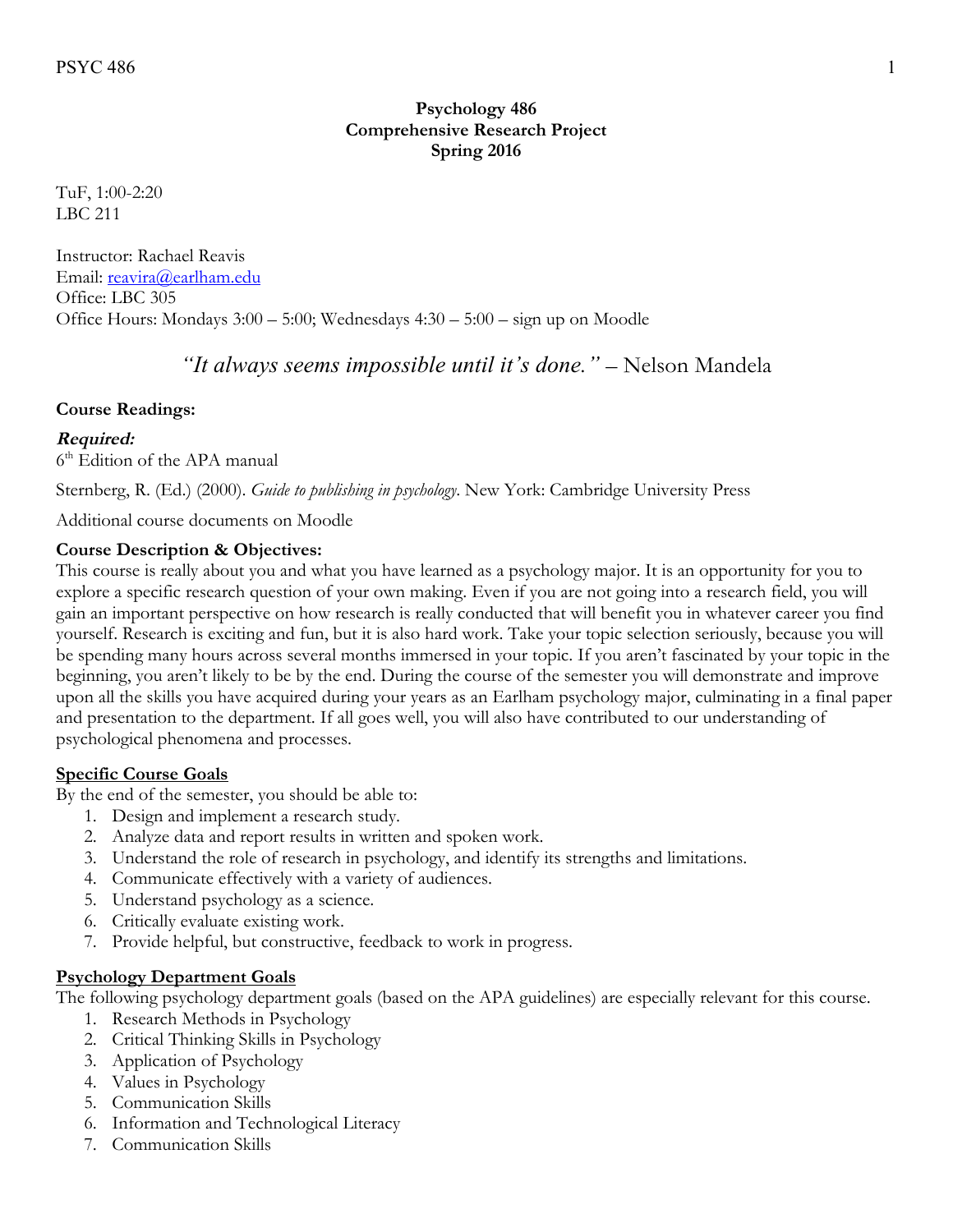## PSYC 486 2 **Earlham College Learning Goals:**

The following general education goals are especially relevant for this course.

- 1. Communicate
- 2. Investigate
- 3. Integrate
- 4. Create

#### **Course Credit Explanation**

Following the successful completion of PSYC 486, you will earn three course credits. The federal expectation of each credit hour is one hour of class per week, plus *a minimum* of two hours of work per week outside of class (http://www.ecfr.gov/cgi-bin/text-idx?rgn=div8&node=34:3.1.3.1.1.1.23.2). This means a minimum of nine hours of work devoted to a three-credit class each week. Many classes will require more work and preparation outside of class, and PSYC 486 is likely to be one of those. Anticipate spending an *average* of 10-15 hours per week devoted to your senior research project. (That means that some weeks you may spend even more than that on the project.)

#### **Evaluation:**

Your final grade will be based largely on your final paper and presentation, but also on your ability to meet deadlines, your ability to respond appropriately to criticism, and your participation in the class, which will be taken very seriously.

**1) Attendance.** Attendance will be taken every day, and lateness will be noted. Some days will be designated as "independent work" days, but **you are still expected to come to class and check in**. Doing a full and well-executed research project in one semester is a significant task, and it is easy to fall behind and hard to catch up. Your attendance will count for **5% of your grade**. However, if you **miss more than four classes**, we will have a serious discussion about you withdrawing from the class. If you are hospitalized or have a death in your immediate family, we will work together to determine whether you can complete the course or should take an incomplete. Please note that **attendance is expected at all presentations**, even if you are not scheduled on that day.

#### **2) Effort.**

- **Participation.** You will be part of working groups of 3-4 people. You will be brainstorming about ideas, helping others to refine their ideas, reading each other's drafts, providing constructive feedback, responding constructively to feedback, and other supportive endeavors. Your participation grade will be based on what we observe, a self-evaluation of your performance as a group member, and an evaluation from each of your group members about your contributions.
- § **Drafts.** Research and dissemination (writing and presenting) require a lot of drafting. The first thought you think or the first draft you write will not be polished. This is true for novice and seasoned writers alike. Furthermore, draft deadlines help you stay on schedule. If you follow the deadlines in the syllabus, then you will be able to complete your project in time. If you don't, then you will run the risk of not completing your project and your grade will suffer. If you would like to turn in drafts more frequently than what is listed on the syllabus, please just let us know. Part of your grade will also be based on your ability to incorporate (or thoughtfully explain why you are not incorporating) both instructor feedback and the feedback of your working group. Failure to respond to or incorporate feedback will negatively affect your grade.
- **Effort** will account for **5% of your final grade**. There are two important aspects to notice. First of all, displaying very little effort during the semester can have a large impact on your grade (a full letter grade). However, the bulk of your final grade will be based on the final product of your paper and presentation. Simply stated, this is not an "*A* for effort" project, but a lot of effort is needed to do a good job.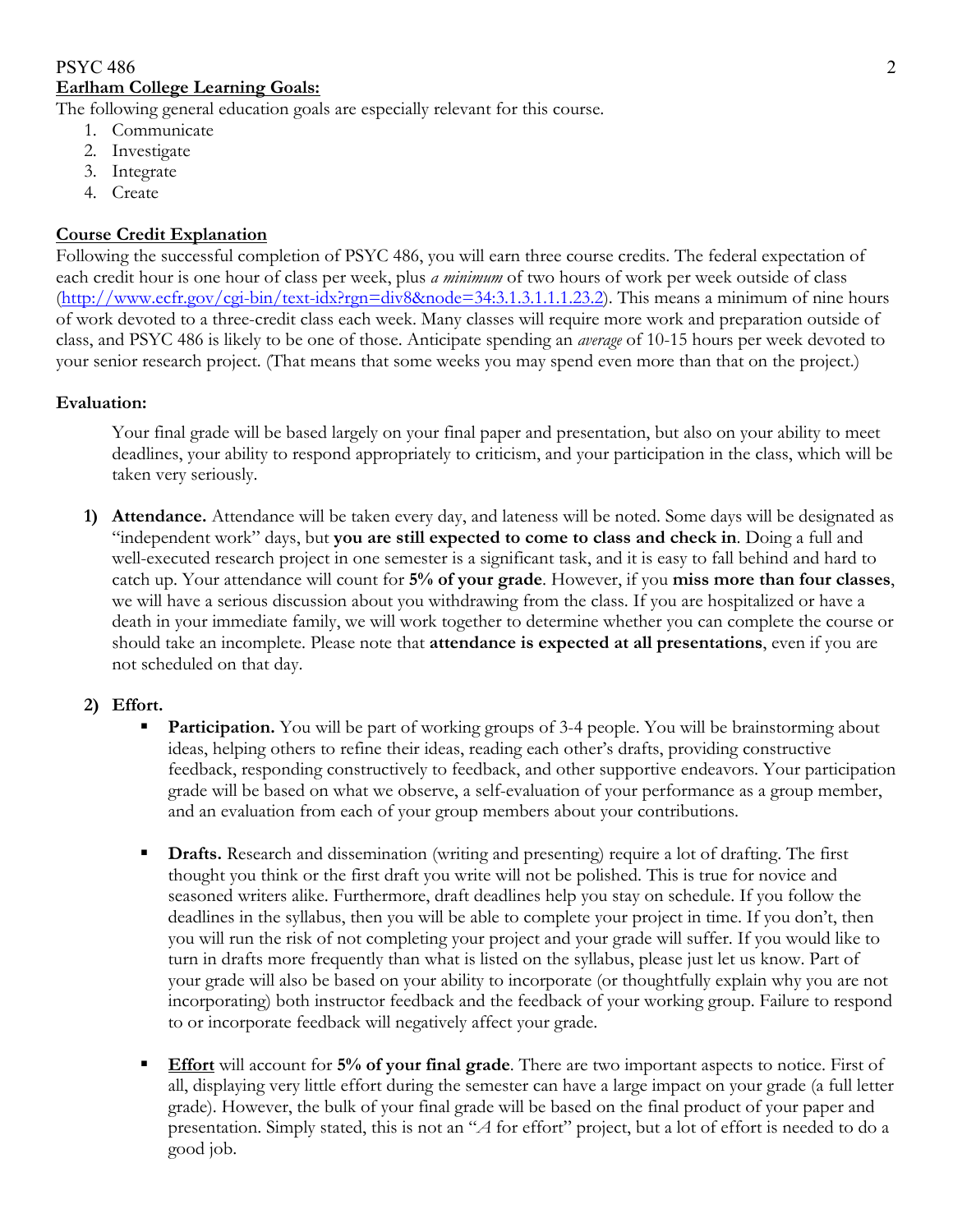#### $PSYC 486$  3

- **3) Final Paper.** Your final paper will be graded for the design of your project, conceptual and theoretical soundness of your project, writing (including clarity and grammar), and APA style. Your paper grade will be based on instructor evaluation (**25% of your final grade**) and the evaluation of your second reader (**25% of your final grade**). To pass this portion of your comps, both your instructor and second reader need to judge your paper to be at least a C-. See below for the graduation requirement. Please note that excellent papers require many, many drafts. We will make suggestions for major problems we see in each draft. Don't be surprised, however, when the next draft also has many suggestions. Although it can be frustrating, this is the nature of the writing process. The more you let us see your work, and the more effort you put into making changes (or justifying why you do not agree with those changes), the better your paper will get. We encourage you to focus not on getting a particular grade, but on doing the best work that you can.
- **4) Final Presentation.** Your presentation grade will be based on the clarity of your message, the eloquence of your delivery, and the thoughtfulness of your responses to audience questions. Like your paper, presentations require many drafts and new comments and issues will be identified in each draft. Your presentation grade will be based on instructor assessment (**20% of your final grade**), which will be influenced by your incorporation of suggestions from your instructors and your classmates. The psychology and neuroscience professors present at your talk will also assess your performance. Their assessments will be averaged and that average will account for **20% of your final grade**.
- **5) Final Grade & Graduation Requirement.** There are two key components to successfully completing this portion of your comprehensive exam in psychology or neuroscience: the final paper and the oral presentation. If you complete both components by the end of the semester and the paper is judged by both your first and second readers as at least a C-, you will have passed this portion of your comprehensive exam. As of April 1, the department must report to the Registrar whether there is a reasonable expectation that you will satisfactorily complete your paper and presentation, so they know whether to list you in the Commencement program as a May graduate. If we do not believe your progress justifies this report to the registrar, we will so inform you and the Registrar. You will have until the last day of final exams to satisfactorily complete both components. If you do not, then you will receive a D- and be a December graduate. You will have 30 days from the last day of finals to satisfactorily complete the course. If you do not, you will receive an F, have to re-register for Senior Research in the fall semester, and will be required to pay the enrollment cost for that course.

#### **Grading:**

| Rachael's assessment of the final paper: 25% of grade               |                 | A-: 90-92.9%; A: 93%-99.9%; A+: $100\%$ |
|---------------------------------------------------------------------|-----------------|-----------------------------------------|
| $2nd$ reader's assessment of the final paper: $\vert 25\%$ of grade |                 | B-: 80-82.9%; B: 83-86.9%; B+: 87-89.9% |
| Rachael's assessment of the final presentation:                     | $20\%$ of grade | C-: 70-72.9%; C: 73-76.9%; C+: 77-79.9% |
| Average of other faculty assessment of final                        |                 | D: $65-69.9\%$                          |
| presentation:                                                       | $20\%$ of grade | $F: \ 65\%$                             |
| Attendance:                                                         | 5% of grade     |                                         |
| Effort/Deadlines: $\frac{1}{2}\%$ of grade                          |                 |                                         |

*I do not round grades. For example, 79.9999 is a C+, no exceptions. Please note the grading scale—it may be different from other classes you have had.* 

**Office hours etiquette:** I am happy to schedule times to meet with you outside of class. I anticipate that all of you will need to meet with me at least once, and many of you will need to meet with me several times. You are welcome to drop in. Please be understanding if I am in the office, but preparing something else. We can pick a time then for you to come back, if that is the case. Students can sign up on Moodle to meet with me. I have times posted every Monday from 3:00- 5:00 & Wednesday 4:30-5:00. During that time, please sign up for a time rather than dropping in. At other times during the week, you may drop in. Please be courteous and arrive on time for your meeting. If you arrive late or do not come (without informing us well in advance), then this takes away from time I could be spending with other students. If you cannot make it to your scheduled appointments, then we may have to limit our meetings to class time and via email.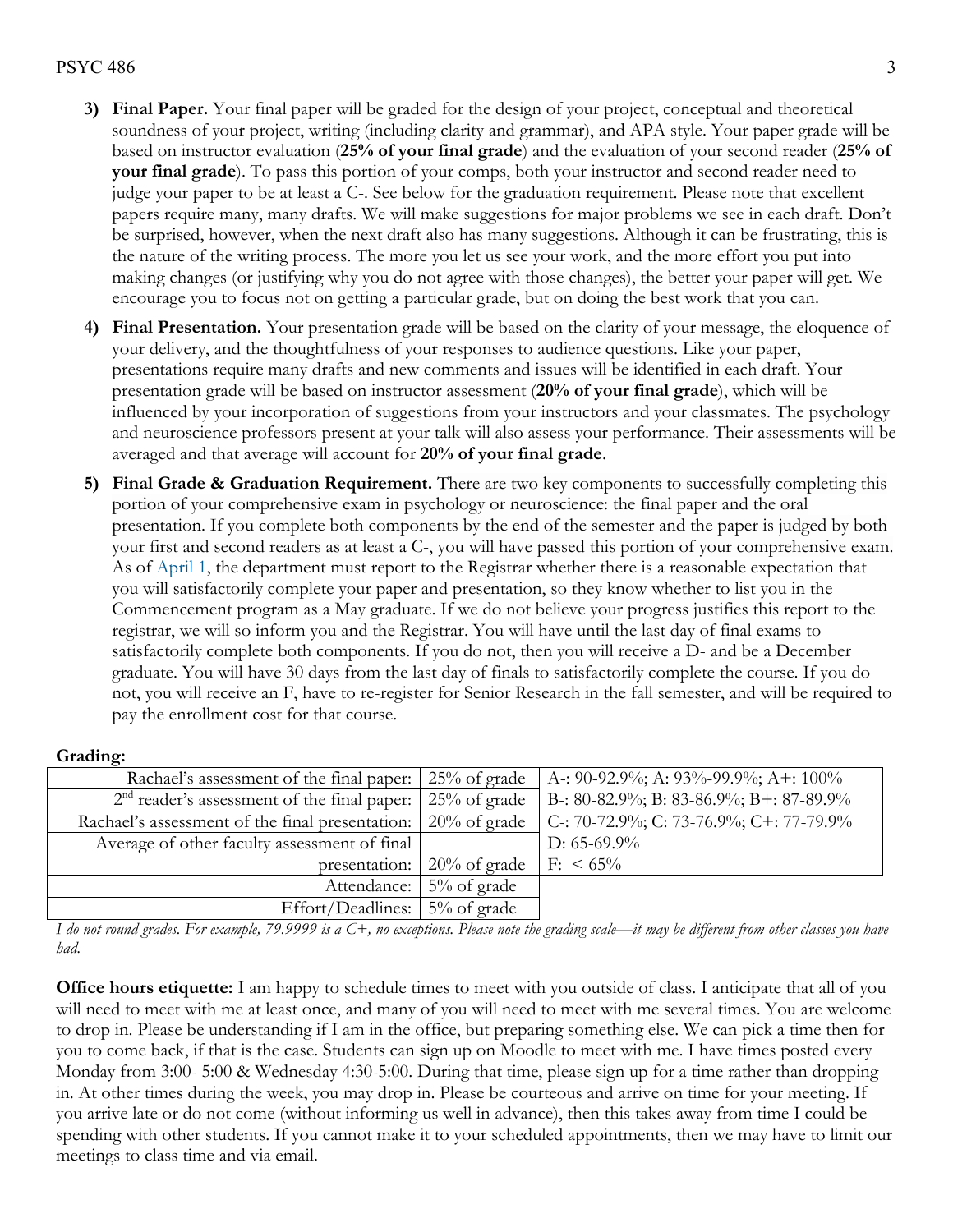#### $PSYC 486$  4

#### **Email Etiquette:**

You are encouraged to contact me via e-mail with any questions that you may have, but I ask that you make sure you have looked for the answer yourself first (on Moodle, in course documents) and that you correspond professionally.

Technology guidelines<sup>1</sup>: You need to protect yourself against technology problems. You need to develop work habits that take potential technological problems into account. These habits will serve you in your career. Technological problems are a fact of life, and are not considered unforeseen issues. (Your dorm falling into a sinkhole would qualify as "unforeseen"). Start early and save often. Always keep a backup of your work. Carbonite and Backblaze are two services that will automatically back your work up into a cloud. Or you can invest in an external hard drive. Or you can email yourself your work.

Computer viruses, lost flash drives, corrupted files, incompatible formats, WiFi connectivity problems – none of these unfortunate events should be considered an emergency. Take the proper steps to ensure that your work will not be lost forever. Learn the locations and operating hours of all the computer labs on campus. Do not procrastinate. Know the resources on campus for technical problems with connectivity or Moodle. The Help Desk will need time to assist you. Again, don't procrastinate.

#### **Academic Honesty:**

All students are expected to conduct themselves with honesty and integrity in this course. The honor code is both a privilege and a responsibility, and you are expected to take it seriously. Suspected infractions, such as plagiarism, fabrication of data, and cheating will be treated seriously and will be reported. Furthermore, if you are aware of a violation of academic integrity, it is your responsibility to take action.

Learning to think for yourself, assess information judiciously, and speak and write effectively in your own voice is at the heart of a liberal arts education and global citizenship. Treasure and cultivate these skills. Papers and other work, including digital creations, downloaded or copied from other sources, or in which words or ideas belonging to others have been deliberately misrepresented as your own, will receive an automatic F, as they thwart your learning process and damage the integrity of knowledge-discovery. If you have questions about how to find, integrate, and properly cite sources, never hesitate to ask for help.

An excellent place to find help in knowing when and how to cite others' work appropriately can be found on the Libraries page: http://library.earlham.edu/friendly.php?s=academic\_integrity. The site also includes Earlham's full statement on academic integrity and procedures for addressing academic violations of the Student Code of Conduct.

#### **Writing Center:**

The Writing Center can help you with both your presentation and your paper at any point throughout the process. We encourage you to take advantage of this resource. www.earlham.edu/writing-center

## **Counseling Center:**

 $\overline{a}$ 

Senior year can be a stressful time. If you need to talk to someone, please don't hesitate to contact counseling services: http://www.earlham.edu/counseling-services/

#### **Students with Disabilities:**

Students with a documented disability (e.g., physical, learning, psychiatric, visual, hearing, etc.) who need to arrange reasonable classroom accommodations must request accommodation memos from the Academic Enrichment Center and contact their instructors each semester. For greater success, students are strongly encouraged to visit the Academic Enrichment Center within the first two weeks of each semester to begin the process. http://www.earlham.edu/policies-and-handbooks/academic/policy-on-student-learning-disabilities/

<sup>&</sup>lt;sup>1</sup> Drawn from material by George H. Williams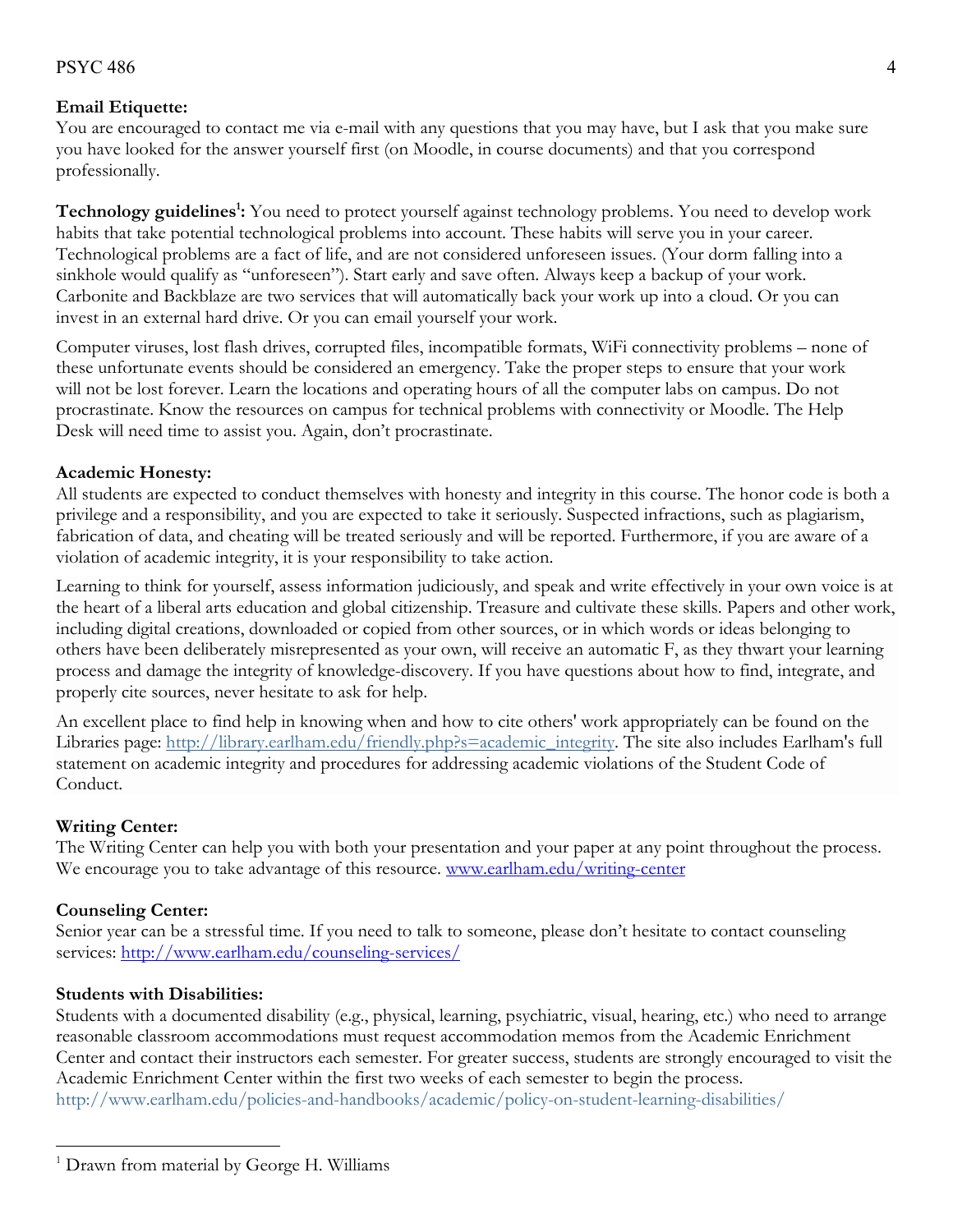# **Schedule of Topics & Assignments**

Please note that this schedule is tentative and may change as circumstances require. Readings are due the day they are listed.

| $1/15$ , Day 1 | Introduction; questionnaire; initial topics; assigning working<br>groups; sign up for library instruction; academic integrity;<br>Qualtrics introduction; SPSS introduction                                                                                                                                                                                                                                                                                      |
|----------------|------------------------------------------------------------------------------------------------------------------------------------------------------------------------------------------------------------------------------------------------------------------------------------------------------------------------------------------------------------------------------------------------------------------------------------------------------------------|
| $1/19$ , Day 2 | Discussing research question and/or study design in working<br>groups. At the end of class, each person will show Rachael either<br>a design sketch or a relatively long list of potential search terms<br>and search term combinations.                                                                                                                                                                                                                         |
| $1/22$ , Day 3 | <b>Summaries of 5 articles due in class</b> . Be prepared to discuss<br>them with your working groups.<br>Also bring APA style references for 20 articles that you think<br>are relevant for your topic. (The 5 summaries may be included<br>in the 20 references)<br>IRB training cert. (see Moodle) due in class<br>Topics due on Moodle by 11:59pm<br>What you submit should be as detailed as possible. If you have a<br>good design idea, then submit that. |
| $1/26$ , Day 4 | In class: What makes a good introduction?<br>Making a concise literature review in PowerPoint<br>Assigned Reading: Chapter 4 "Introducing your Research<br>Report"<br><b>Rough Intro Presentation Slides due</b><br>$1/27$ by 11:59pm on Moodle                                                                                                                                                                                                                  |
| $1/29$ , Day 5 | In class: Be prepared to present your intro presentation to the<br>class and/or to your working group. Bring slides. Bring a laptop,<br>if possible. Take notes on areas of research lacking as well as on<br>presentation style. If time, start working on your written<br>introduction.<br>Email or give each member of your working group a draft<br>of your introduction by 1/30. Return edited drafts to<br>workgroup authors by class time on $2/2$ .      |
| $2/2$ , Day 6  | In class: Be prepared to present your intro presentation to the<br>class and/or to your working group. Bring slides.<br>Bring ideas for study design for your topic<br>(bring ideas for at least 2-3 studies). Clearly connect these ideas<br>to the literature that you've read. Identify areas that you still<br>need to research.<br>Meet with working group prior to next class to create a<br>well-developed study design                                   |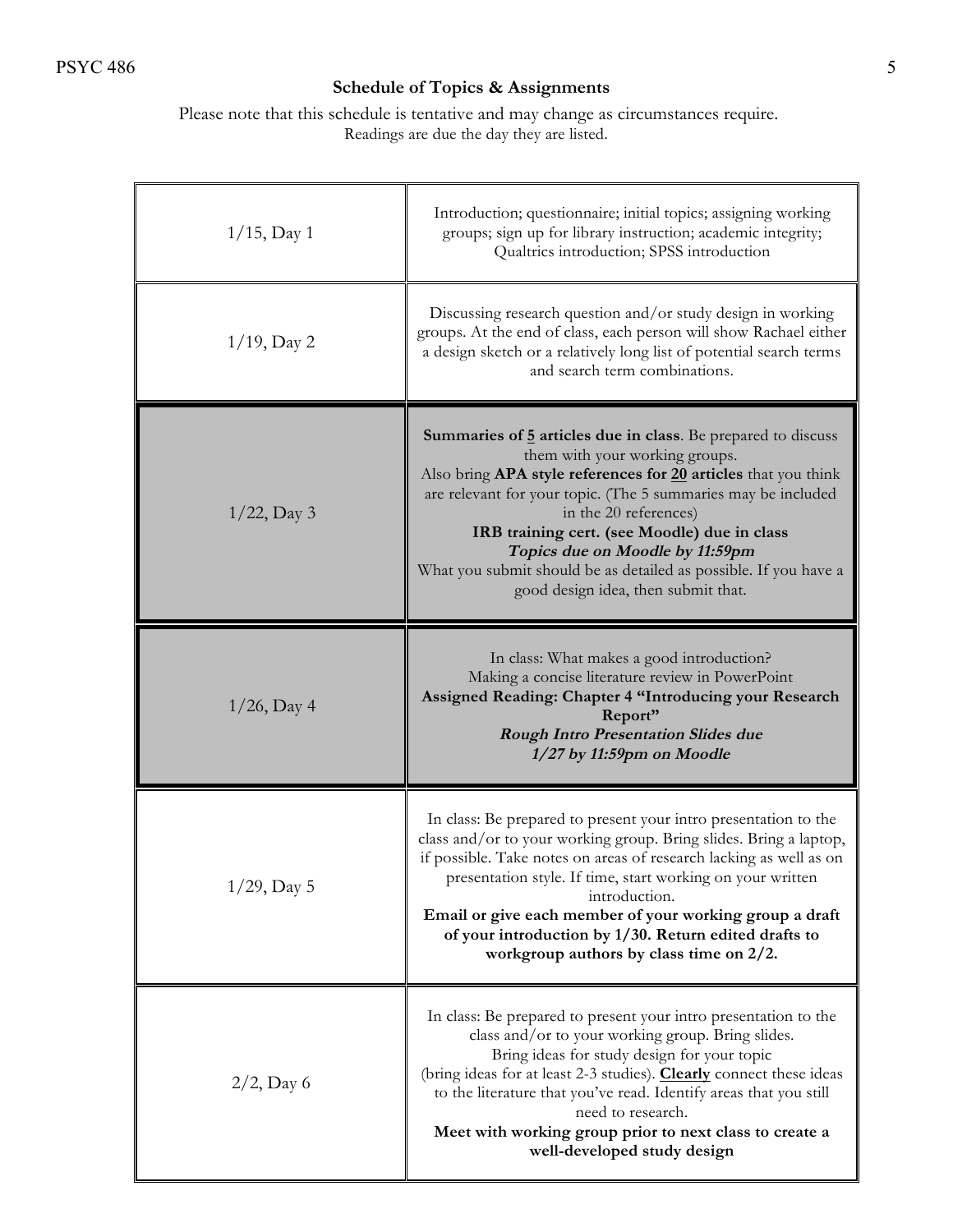| $2/5$ , Day 7   | Assigned Reading: Chapter 6 "Writing Effectively about<br>Design"<br>Due by class time: study design with possible<br>questionnaires<br>In class: Discuss reading, Qualtrics tutorial<br>Present design to the class/group for critique<br>Methods slides due on Moodle by 11:59pm on 2/7.          |
|-----------------|-----------------------------------------------------------------------------------------------------------------------------------------------------------------------------------------------------------------------------------------------------------------------------------------------------|
| $2/9$ , Day 8   | Present Methods presentation to class or working group.<br>Begin working on IRB form.<br>Meet with your group outside of class to continue to refine<br>your presentation and design. Work on IRB form. Check<br>with Rachael about whether you should be completing the full<br>or expedited form. |
| $2/12$ , Day 9  | Bring materials to class for piloting<br>Bring completed (as much as possible) IRB form for peer<br>review<br>IRB Forms due on Moodle by 11:59pm<br>*IRBs are not completed until all materials are in their<br>final form (Qualtrics completed, procedure pinned down,<br>$etc.$ )                 |
| $2/16$ , Day 10 | In class: Work on IRB form; work on Qualtrics/procedure;<br>meet with Rachael<br>IRB Form final draft due on Moodle by 11:59pm                                                                                                                                                                      |
|                 |                                                                                                                                                                                                                                                                                                     |
| 2/19            | No Class, Mid-Semester Break                                                                                                                                                                                                                                                                        |
| $2/23$ , Day 11 | Bring Intro/Methods draft to class for peer review<br>Intro/Methods draft due on Moodle by 11:59pm                                                                                                                                                                                                  |
| $2/26$ , Day 12 | Practice Intro/Method slides in groups;<br>Create calendar for completing senior project<br>Exemption Forms (if applicable) due by 11:59pm                                                                                                                                                          |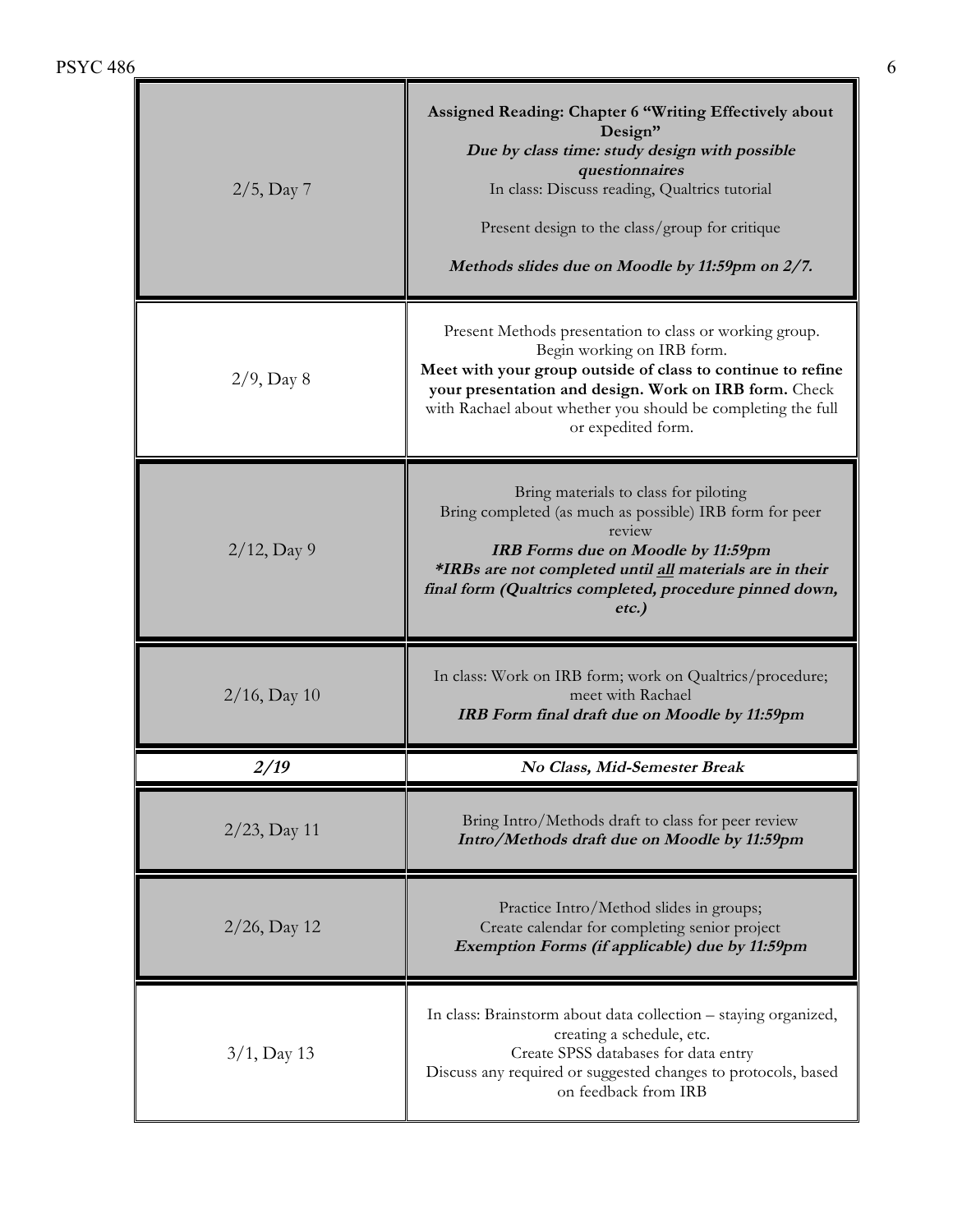| <b>PSYC 486</b> |                                                                                                                                                                                                                                                                                                                                             |
|-----------------|---------------------------------------------------------------------------------------------------------------------------------------------------------------------------------------------------------------------------------------------------------------------------------------------------------------------------------------------|
| $3/4$ , Day 14  | Independent (or working group) work;<br>meeting with Rachael (check in at beginning of class)<br>Start running subjects this week, if IRB is approved                                                                                                                                                                                       |
| $3/8$ , Day 15  | Bring polished draft of intro/methods slides to class. Practice in<br>front of class or working group.<br>Intro/Methods slides due to Moodle by 11:59pm                                                                                                                                                                                     |
| $3/11$ , Day 16 | Independent work; meeting with Rachael<br>2nd draft Intro/Methods due to Moodle by 11:59pm                                                                                                                                                                                                                                                  |
| $3/17$ , $3/20$ | No Class, Spring Break                                                                                                                                                                                                                                                                                                                      |
| $3/22$ , Day 17 | <b>Assigned Reading: Chapter 8</b><br>"Results That Get Results"<br>In class: What makes a good results section?                                                                                                                                                                                                                            |
| $3/25$ , Day 18 | Assigned Reading: "What Test Should I Use" (Under<br>"Statistical Resources")<br>IN CLASS QUIZ: Stats & Research Methods (know IV vs.<br>DV, when to use what test, etc.)<br>In class: identify the statistical tests you'll need for your analyses.<br>Don't forget about descriptive statistics (average age, etc.)                       |
| 3/29, Day 19    | Data entry & analyses<br>Be able to articulate the "so what" of your study for the<br>next class.                                                                                                                                                                                                                                           |
| $4/1$ , Day 20  | Assigned Reading: Chapter 9 ("What Does It All Mean?")<br>and Chapter 10<br>("Citations & References")<br>In class: What's the "so what?" of your project?<br>Submit on Moodle by class time.<br>Be prepared to discuss your results, but more importantly, to<br>discuss why anyone should care.<br>Last Day to Drop Class Without Penalty |
| $4/5$ , Day 21  | In class: Practice Results/Discussion slides<br>Results/Discussion slides due to<br>Moodle by 11:59pm                                                                                                                                                                                                                                       |